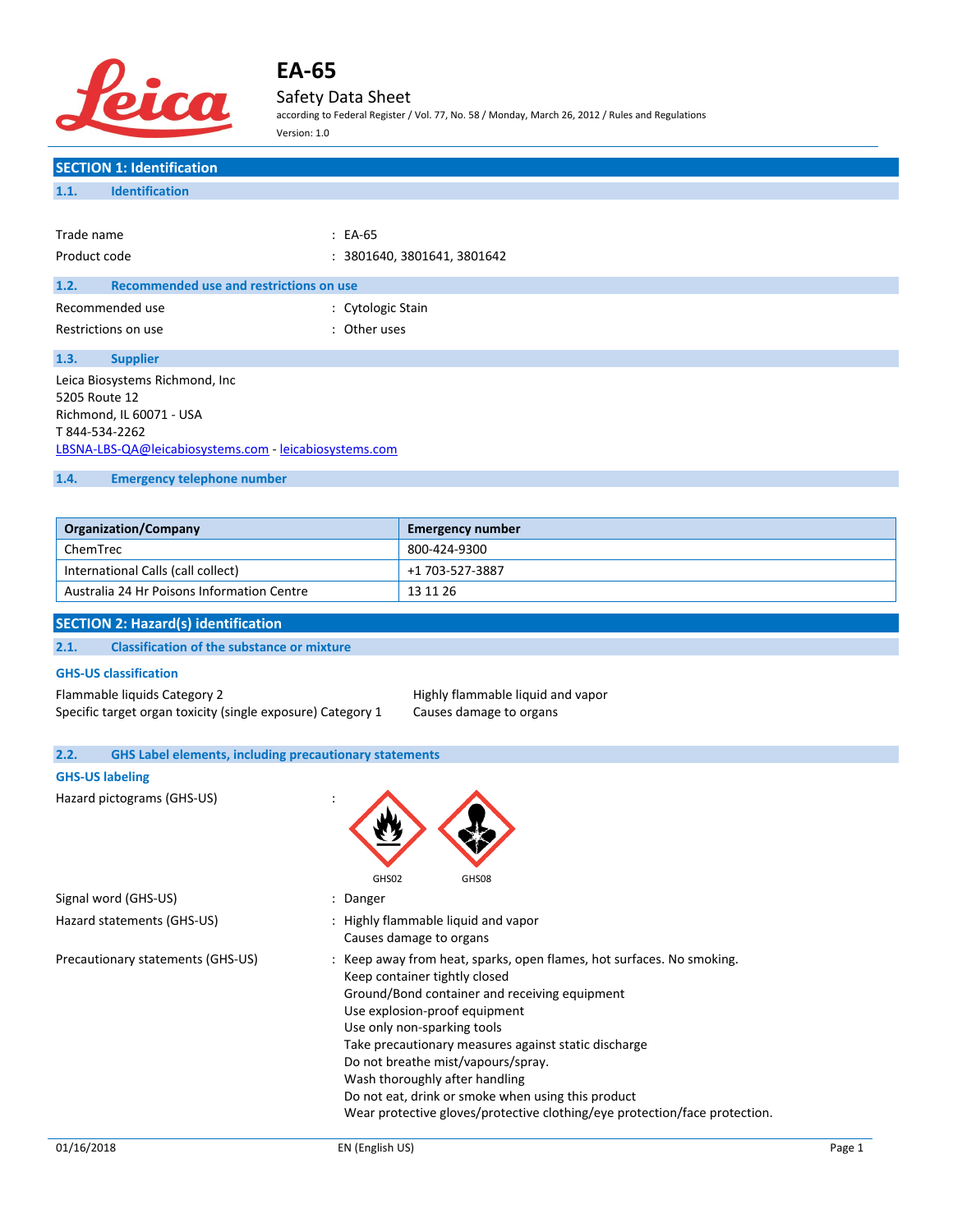according to Federal Register / Vol. 77, No. 58 / Monday, March 26, 2012 / Rules and Regulations

If on skin (or hair): Take off immediately all contaminated clothing. Rinse skin with water/shower If exposed: Call a poison center/doctor In case of fire: Use dry chemical, foam, or water spray for extinction. Store in a well-ventilated place. Keep cool Store locked up Dispose of contents/container in accordance with all local/regional/national/international regulations

**2.3. Other hazards which do not result in classification**

No additional information available

**2.4. Unknown acute toxicity (GHS US)**

Not applicable

**SECTION 3: Composition/Information on ingredients**

## **3.1. Substances**

### Not applicable

### **3.2. Mixtures**

| <b>Name</b> | <b>Product identifier</b> | %    | <b>GHS-US classification</b>                                                                                                                                                    |
|-------------|---------------------------|------|---------------------------------------------------------------------------------------------------------------------------------------------------------------------------------|
| Ethanol     | (CAS No) 64-17-5          | < 85 | Flam. Liq. 2, H225<br>Acute Tox. 4 (Inhalation: vapour), H332<br>Eye Irrit. 2, H319                                                                                             |
| methanol    | (CAS No) 67-56-1          | < 5  | Flam. Liq. 2, H225<br>Acute Tox. 3 (Oral), H301<br>Acute Tox. 3 (Dermal), H311<br>Acute Tox. 3 (Inhalation), H331<br>Acute Tox. 3 (Inhalation: vapour), H331<br>STOT SE 1, H370 |
| Isopropanol | (CAS No) 67-63-0          | < 5  | Flam. Liq. 2, H225<br>Eye Irrit. 2, H319<br>STOT SE 3, H336                                                                                                                     |

Full text of hazard classes and H-statements : see section 16

|             | <b>SECTION 4: First-aid measures</b>                            |                                                                                                                       |  |
|-------------|-----------------------------------------------------------------|-----------------------------------------------------------------------------------------------------------------------|--|
| 4.1.        | <b>Description of first aid measures</b>                        |                                                                                                                       |  |
|             | First-aid measures general                                      | : IF exposed or concerned: Get medical advice/attention. Call a poison<br>center/doctor/physician if you feel unwell. |  |
|             | First-aid measures after inhalation                             | : Remove person to fresh air and keep comfortable for breathing.                                                      |  |
|             | First-aid measures after skin contact                           | : Rinse skin with water/shower. Remove/Take off immediately all contaminated clothing.                                |  |
|             | First-aid measures after eye contact                            | : Rinse eyes with water as a precaution.                                                                              |  |
|             | First-aid measures after ingestion                              | : Rinse mouth. Call a poison center/doctor/physician if you feel unwell.                                              |  |
| 4.2.        | Most important symptoms and effects (acute and delayed)         |                                                                                                                       |  |
|             | No additional information available                             |                                                                                                                       |  |
| 4.3.        | Immediate medical attention and special treatment, if necessary |                                                                                                                       |  |
|             | Treat symptomatically.                                          |                                                                                                                       |  |
|             | <b>SECTION 5: Fire-fighting measures</b>                        |                                                                                                                       |  |
| 5.1.        | Suitable (and unsuitable) extinguishing media                   |                                                                                                                       |  |
|             | Suitable extinguishing media                                    | : Water spray. Dry powder. Foam. Carbon dioxide.                                                                      |  |
| 5.2.        | Specific hazards arising from the chemical                      |                                                                                                                       |  |
| Fire hazard |                                                                 | : Highly flammable liquid and vapor.                                                                                  |  |
| 01/16/2018  |                                                                 | 2/10<br>EN (English US)                                                                                               |  |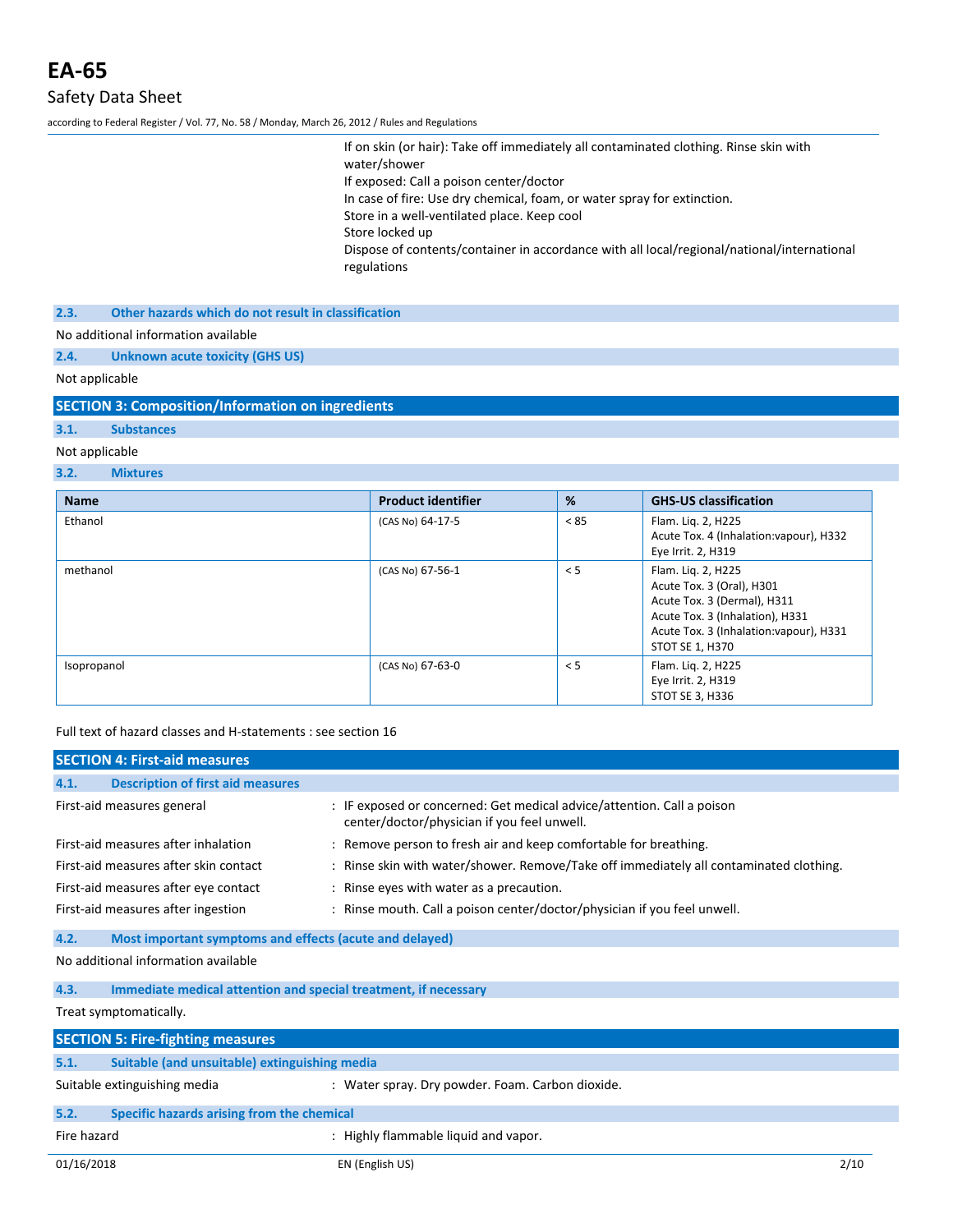# Safety Data Sheet

| according to Federal Register / Vol. 77, No. 58 / Monday, March 26, 2012 / Rules and Regulations |                                                                                                                                                                                                                                                                                                                                                                                                                                                                                                                                                                                                                                                                                                                                                                                                                                                                                                                                           |
|--------------------------------------------------------------------------------------------------|-------------------------------------------------------------------------------------------------------------------------------------------------------------------------------------------------------------------------------------------------------------------------------------------------------------------------------------------------------------------------------------------------------------------------------------------------------------------------------------------------------------------------------------------------------------------------------------------------------------------------------------------------------------------------------------------------------------------------------------------------------------------------------------------------------------------------------------------------------------------------------------------------------------------------------------------|
| Reactivity                                                                                       | : Highly flammable liquid and vapor.                                                                                                                                                                                                                                                                                                                                                                                                                                                                                                                                                                                                                                                                                                                                                                                                                                                                                                      |
| 5.3.<br>Special protective equipment and precautions for fire-fighters                           |                                                                                                                                                                                                                                                                                                                                                                                                                                                                                                                                                                                                                                                                                                                                                                                                                                                                                                                                           |
| Protection during firefighting                                                                   | : Do not attempt to take action without suitable protective equipment. Self-contained<br>breathing apparatus. Complete protective clothing.                                                                                                                                                                                                                                                                                                                                                                                                                                                                                                                                                                                                                                                                                                                                                                                               |
| <b>SECTION 6: Accidental release measures</b>                                                    |                                                                                                                                                                                                                                                                                                                                                                                                                                                                                                                                                                                                                                                                                                                                                                                                                                                                                                                                           |
| 6.1.<br>Personal precautions, protective equipment and emergency procedures                      |                                                                                                                                                                                                                                                                                                                                                                                                                                                                                                                                                                                                                                                                                                                                                                                                                                                                                                                                           |
| 6.1.1.<br>For non-emergency personnel                                                            |                                                                                                                                                                                                                                                                                                                                                                                                                                                                                                                                                                                                                                                                                                                                                                                                                                                                                                                                           |
| <b>Emergency procedures</b>                                                                      | : No open flames, no sparks, and no smoking. Only qualified personnel equipped with<br>suitable protective equipment may intervene. Do not breathe mist/vapours/spray.                                                                                                                                                                                                                                                                                                                                                                                                                                                                                                                                                                                                                                                                                                                                                                    |
| 6.1.2.<br>For emergency responders                                                               |                                                                                                                                                                                                                                                                                                                                                                                                                                                                                                                                                                                                                                                                                                                                                                                                                                                                                                                                           |
| Protective equipment                                                                             | : Do not attempt to take action without suitable protective equipment. For further<br>information refer to section 8: "Exposure controls/personal protection".                                                                                                                                                                                                                                                                                                                                                                                                                                                                                                                                                                                                                                                                                                                                                                            |
| 6.2.<br><b>Environmental precautions</b>                                                         |                                                                                                                                                                                                                                                                                                                                                                                                                                                                                                                                                                                                                                                                                                                                                                                                                                                                                                                                           |
|                                                                                                  | Avoid release to the environment. Notify authorities if product enters sewers or public waters.                                                                                                                                                                                                                                                                                                                                                                                                                                                                                                                                                                                                                                                                                                                                                                                                                                           |
| 6.3.<br>Methods and material for containment and cleaning up                                     |                                                                                                                                                                                                                                                                                                                                                                                                                                                                                                                                                                                                                                                                                                                                                                                                                                                                                                                                           |
| Methods for cleaning up                                                                          | : Take up liquid spill into absorbent material. Notify authorities if product enters sewers or<br>public waters.                                                                                                                                                                                                                                                                                                                                                                                                                                                                                                                                                                                                                                                                                                                                                                                                                          |
| Other information                                                                                | : Dispose of materials or solid residues at an authorized site.                                                                                                                                                                                                                                                                                                                                                                                                                                                                                                                                                                                                                                                                                                                                                                                                                                                                           |
| 6.4.<br><b>Reference to other sections</b>                                                       |                                                                                                                                                                                                                                                                                                                                                                                                                                                                                                                                                                                                                                                                                                                                                                                                                                                                                                                                           |
| For further information refer to section 13.                                                     |                                                                                                                                                                                                                                                                                                                                                                                                                                                                                                                                                                                                                                                                                                                                                                                                                                                                                                                                           |
| <b>SECTION 7: Handling and storage</b>                                                           |                                                                                                                                                                                                                                                                                                                                                                                                                                                                                                                                                                                                                                                                                                                                                                                                                                                                                                                                           |
| 7.1.<br><b>Precautions for safe handling</b>                                                     |                                                                                                                                                                                                                                                                                                                                                                                                                                                                                                                                                                                                                                                                                                                                                                                                                                                                                                                                           |
| Precautions for safe handling                                                                    | : Ensure good ventilation of the work station. Keep away from heat, hot surfaces, sparks,<br>open flames and other ignition sources. No smoking. Ground/bond container and receiving<br>equipment. Use only non-sparking tools. Take precautionary measures against static<br>discharge. Flammable vapors may accumulate in the container. Use explosion-proof<br>equipment. Wear personal protective equipment. Obtain special instructions before use. Do<br>not handle until all safety precautions have been read and understood. Take all necessary<br>technical measures to avoid or minimize the release of the product on the workplace. Limit<br>quantities of product at the minimum necessary for handling and limit the number of<br>exposed workers. Provide local exhaust or general room ventilation. Floors, walls and other<br>surfaces in the hazard area must be cleaned regularly. Do not breathe mist/vapours/spray. |
| Hygiene measures                                                                                 | : Separate working clothes from town clothes. Launder separately. Do not eat, drink or smoke<br>when using this product. Always wash hands after handling the product.                                                                                                                                                                                                                                                                                                                                                                                                                                                                                                                                                                                                                                                                                                                                                                    |
| 7.2.<br>Conditions for safe storage, including any incompatibilities                             |                                                                                                                                                                                                                                                                                                                                                                                                                                                                                                                                                                                                                                                                                                                                                                                                                                                                                                                                           |
| Technical measures                                                                               | : Ground/bond container and receiving equipment.                                                                                                                                                                                                                                                                                                                                                                                                                                                                                                                                                                                                                                                                                                                                                                                                                                                                                          |
| Storage conditions                                                                               | : Store in a well-ventilated place. Keep cool. Keep container tightly closed. Store locked up.                                                                                                                                                                                                                                                                                                                                                                                                                                                                                                                                                                                                                                                                                                                                                                                                                                            |

| <b>SECTION 8: Exposure controls/personal protection</b> |                  |                                                                                           |
|---------------------------------------------------------|------------------|-------------------------------------------------------------------------------------------|
| 8.1.<br><b>Control parameters</b>                       |                  |                                                                                           |
| <b>Ethanol (64-17-5)</b>                                |                  |                                                                                           |
| ACGIH                                                   | ACGIH STEL (ppm) | 1000 ppm (Ethanol; USA; Short time value; TLV -<br>Adopted Value)                         |
| methanol (67-56-1)                                      |                  |                                                                                           |
| ACGIH                                                   | ACGIH TWA (ppm)  | 200 ppm (Methanol; USA; Time-weighted average<br>exposure limit 8 h; TLV - Adopted Value) |
| 01/16/2018                                              | EN (English US)  | 3/10                                                                                      |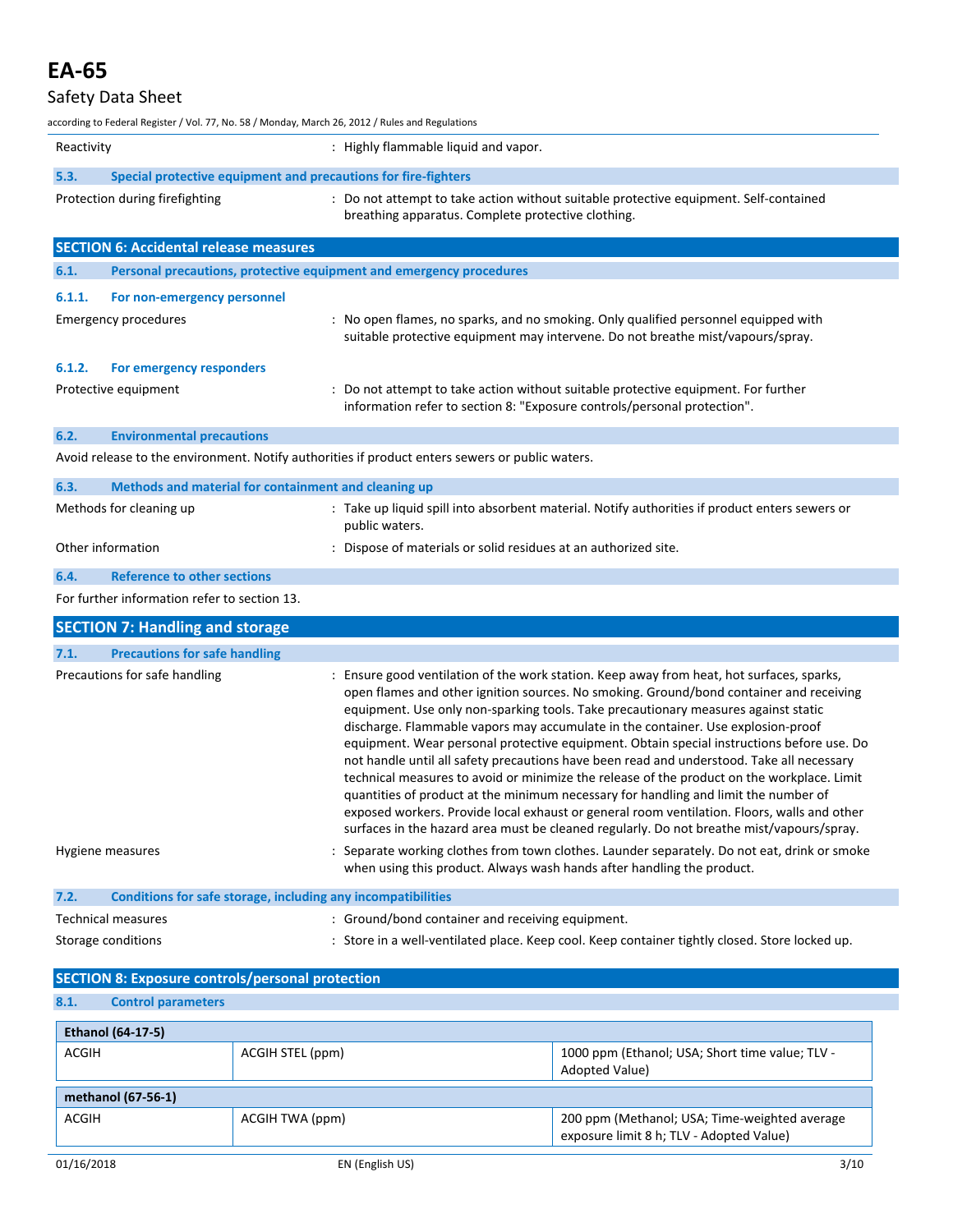## Safety Data Sheet

according to Federal Register / Vol. 77, No. 58 / Monday, March 26, 2012 / Rules and Regulations

| methanol (67-56-1)    |                                     |                                                                                             |
|-----------------------|-------------------------------------|---------------------------------------------------------------------------------------------|
| ACGIH                 | ACGIH STEL (ppm)                    | 250 ppm (Methanol; USA; Short time value; TLV -<br>Adopted Value)                           |
| Isopropanol (67-63-0) |                                     |                                                                                             |
| <b>ACGIH</b>          | ACGIH TWA (ppm)                     | 200 ppm (2-propanol; USA; Time-weighted average<br>exposure limit 8 h; TLV - Adopted Value) |
| <b>ACGIH</b>          | ACGIH STEL (ppm)                    | 400 ppm (2-propanol; USA; Short time value; TLV -<br>Adopted Value)                         |
| <b>ACGIH</b>          | Remark (ACGIH)                      | Eye & URT irr; CNS impair                                                                   |
| <b>OSHA</b>           | OSHA PEL (TWA) (mg/m <sup>3</sup> ) | 980 mg/m <sup>3</sup>                                                                       |
| <b>OSHA</b>           | OSHA PEL (TWA) (ppm)                | $400$ ppm                                                                                   |

### **8.2. Appropriate engineering controls**

Appropriate engineering controls : Ensure good ventilation of the work station.

# Environmental exposure controls : Avoid release to the environment.

### **8.3. Individual protection measures/Personal protective equipment**

#### **Hand protection:**

Protective gloves

#### **Eye protection:**

Safety glasses

#### **Skin and body protection:**

Wear suitable protective clothing

#### **Respiratory protection:**

Wear respiratory protection

### **SECTION 9: Physical and chemical properties**

| Physical state<br>: Liquid<br>Color<br>: red                       |
|--------------------------------------------------------------------|
|                                                                    |
|                                                                    |
| : Alcohol odour<br>Odor                                            |
| Odor threshold<br>: No data available                              |
| $: 6 - 6$<br>pH                                                    |
| Melting point<br>: Not applicable                                  |
| : No data available<br>Freezing point                              |
| : No data available<br>Boiling point                               |
| : 55 °F /13 °C<br>Flash point                                      |
| : No data available<br>Relative evaporation rate (butyl acetate=1) |
| Flammability (solid, gas)<br>: Not applicable.                     |
| : No data available<br>Vapor pressure                              |
| Relative vapor density at 20 °C<br>: No data available             |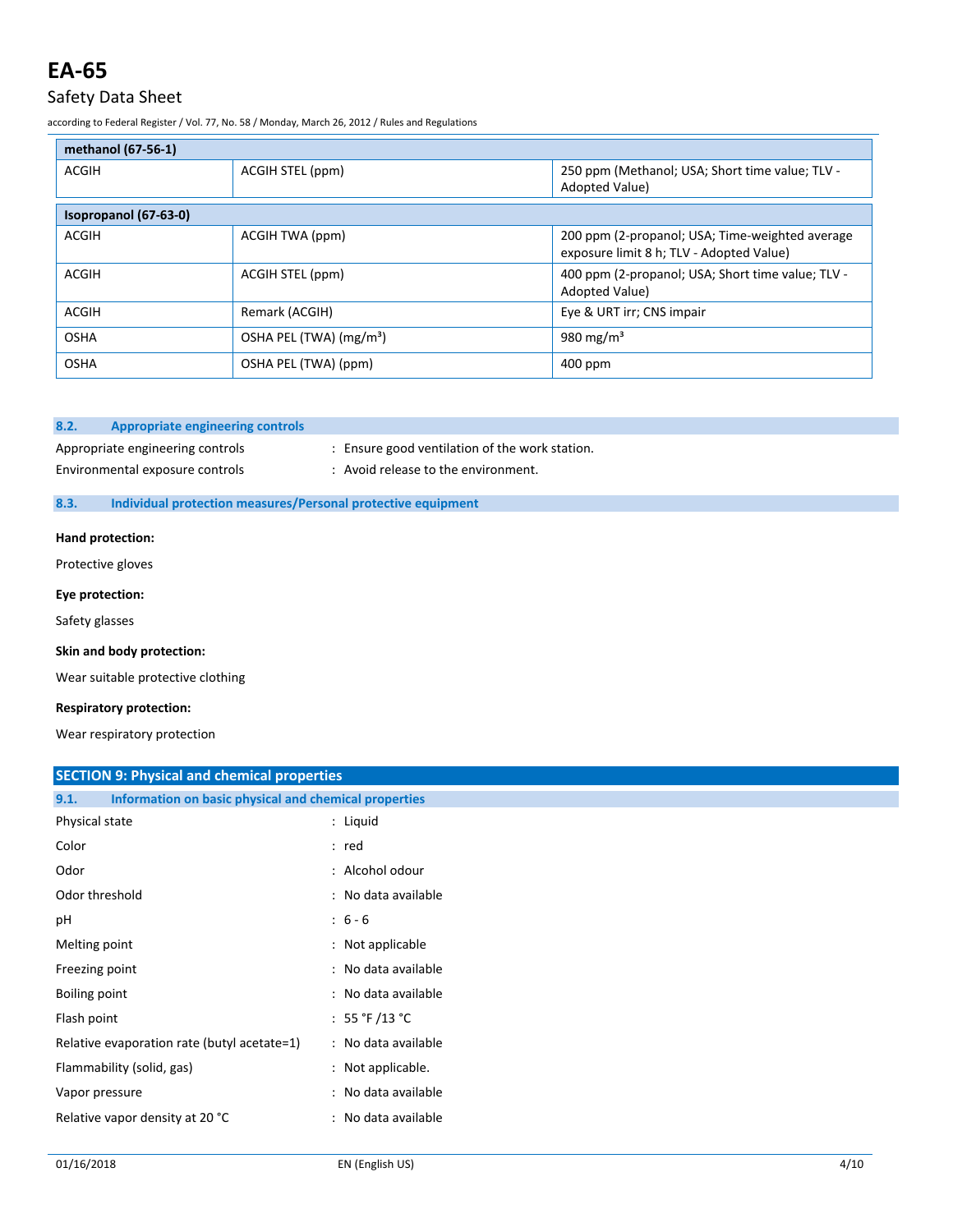## Safety Data Sheet

according to Federal Register / Vol. 77, No. 58 / Monday, March 26, 2012 / Rules and Regulations

| Relative density            | : No data available |
|-----------------------------|---------------------|
| Specific gravity / density  | : 0.79              |
| Solubility                  | : No data available |
| Log Pow                     | : No data available |
| Auto-ignition temperature   | : No data available |
| Decomposition temperature   | : No data available |
| Viscosity, kinematic        | : No data available |
| Viscosity, dynamic          | : No data available |
| <b>Explosion limits</b>     | : No data available |
| <b>Explosive properties</b> | : No data available |
| Oxidizing properties        | : No data available |
|                             |                     |

**9.2. Other information**

No additional information available

|       | No additional information available                                                             |
|-------|-------------------------------------------------------------------------------------------------|
|       | <b>SECTION 10: Stability and reactivity</b>                                                     |
| 10.1. | <b>Reactivity</b>                                                                               |
|       | Highly flammable liquid and vapor.                                                              |
| 10.2. | <b>Chemical stability</b>                                                                       |
|       | Stable under normal conditions.                                                                 |
| 10.3. | <b>Possibility of hazardous reactions</b>                                                       |
|       | No dangerous reactions known under normal conditions of use.                                    |
| 10.4. | <b>Conditions to avoid</b>                                                                      |
|       | Avoid contact with hot surfaces. Heat. No flames, no sparks. Eliminate all sources of ignition. |
| 10.5. | <b>Incompatible materials</b>                                                                   |
|       | No additional information available                                                             |

**10.6. Hazardous decomposition products**

Under normal conditions of storage and use, hazardous decomposition products should not be produced.

## **SECTION 11: Toxicological information**

### **11.1. Information on toxicological effects**

Acute toxicity **in the case of the contract of the contract of the contract of the contract of the contract of the contract of the contract of the contract of the contract of the contract of the contract of the contract of** 

| <b>Ethanol (64-17-5)</b>   |                                                                                                        |  |  |
|----------------------------|--------------------------------------------------------------------------------------------------------|--|--|
| LD50 oral rat              | 10740 mg/kg body weight (Rat; OECD 401: Acute Oral Toxicity; Experimental value)                       |  |  |
| LD50 dermal rabbit         | > 16000 mg/kg (Rabbit; Literature study)                                                               |  |  |
| ATE US (oral)              | 10740 mg/kg body weight                                                                                |  |  |
| ATE US (vapors)            | 11 mg/l/4h                                                                                             |  |  |
| methanol (67-56-1)         |                                                                                                        |  |  |
| LD50 oral rat              | >5000 mg/kg (Rat; BASF test; Literature study; 1187-2769 mg/kg bodyweight; Rat; Weight<br>of evidence) |  |  |
| LD50 dermal rabbit         | 15800 mg/kg (Rabbit; Literature study)                                                                 |  |  |
| LC50 inhalation rat (mg/l) | 85 mg/l/4h (Rat; Literature study)                                                                     |  |  |
| LC50 inhalation rat (ppm)  | 64000 ppm/4h (Rat; Literature study)                                                                   |  |  |
| ATE US (oral)              | 100 mg/kg body weight                                                                                  |  |  |
| 01/16/2018                 | 5/10<br>EN (English US)                                                                                |  |  |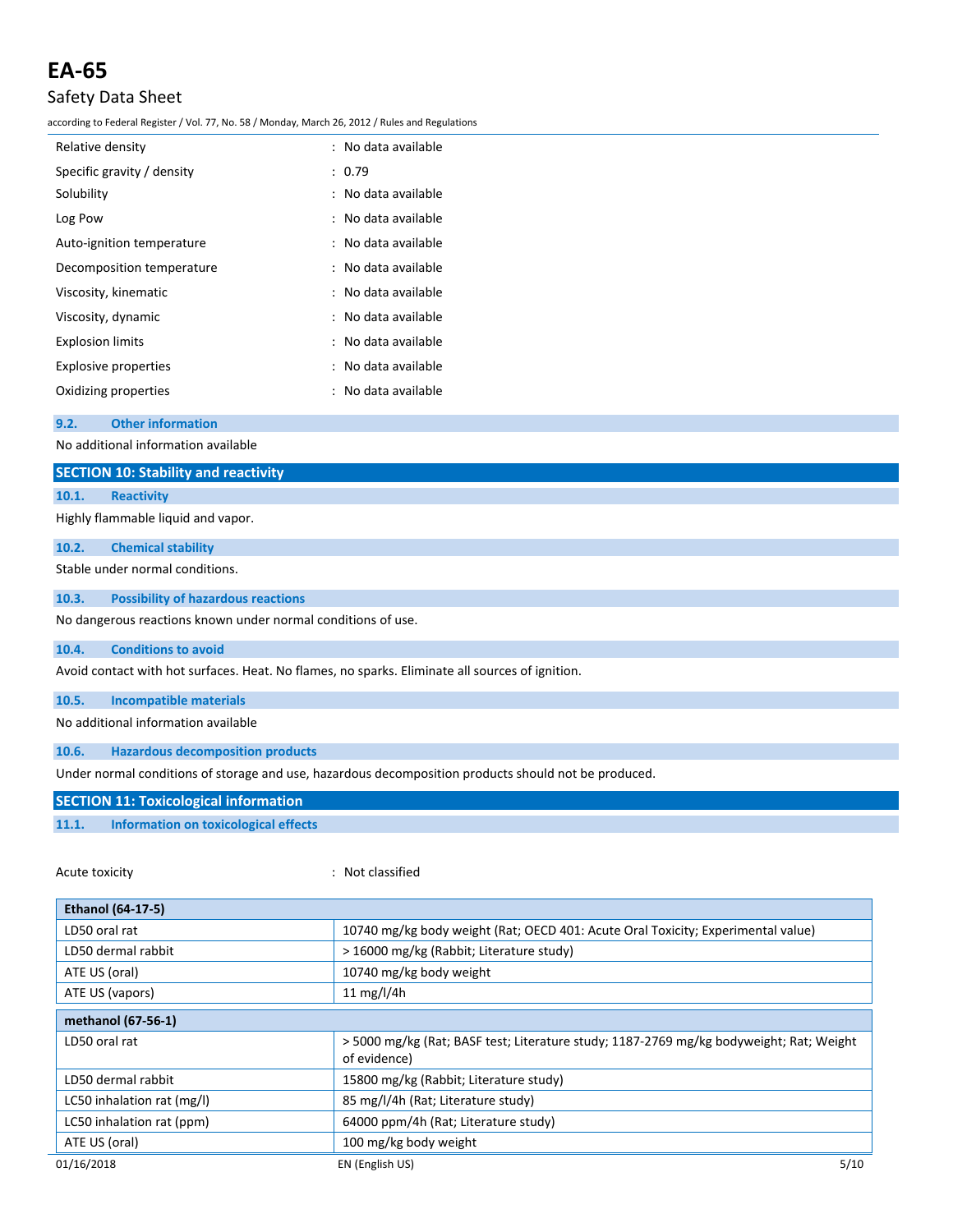# Safety Data Sheet

according to Federal Register / Vol. 77, No. 58 / Monday, March 26, 2012 / Rules and Regulations

| methanol (67-56-1)                                                                       |                                                                                                                           |  |  |  |
|------------------------------------------------------------------------------------------|---------------------------------------------------------------------------------------------------------------------------|--|--|--|
| ATE US (dermal)                                                                          | 300 mg/kg body weight                                                                                                     |  |  |  |
| ATE US (gases)                                                                           | 700 ppmV/4h                                                                                                               |  |  |  |
| ATE US (vapors)                                                                          | 3 mg/l/4h                                                                                                                 |  |  |  |
| ATE US (dust, mist)                                                                      | $0.5$ mg/l/4h                                                                                                             |  |  |  |
| Isopropanol (67-63-0)                                                                    |                                                                                                                           |  |  |  |
| LD50 dermal rabbit                                                                       | 12870 mg/kg (Rabbit; Experimental value; Equivalent or similar to OECD 402; 16.4; Rabbit)                                 |  |  |  |
| LC50 inhalation rat (mg/l)                                                               | 73 mg/l/4h (Rat)                                                                                                          |  |  |  |
| ATE US (dermal)                                                                          | 12870 mg/kg body weight                                                                                                   |  |  |  |
| ATE US (vapors)                                                                          | 73 mg/l/4h                                                                                                                |  |  |  |
| ATE US (dust, mist)                                                                      | 73 mg/l/4h                                                                                                                |  |  |  |
| Skin corrosion/irritation                                                                | : Not classified                                                                                                          |  |  |  |
|                                                                                          | pH: 6 - 6                                                                                                                 |  |  |  |
| Serious eye damage/irritation                                                            | : Not classified                                                                                                          |  |  |  |
|                                                                                          | pH: 6 - 6                                                                                                                 |  |  |  |
| Respiratory or skin sensitization                                                        | : Not classified                                                                                                          |  |  |  |
| Germ cell mutagenicity                                                                   | Not classified                                                                                                            |  |  |  |
| Carcinogenicity                                                                          | : Not classified                                                                                                          |  |  |  |
|                                                                                          |                                                                                                                           |  |  |  |
| <b>Ethanol (64-17-5)</b>                                                                 |                                                                                                                           |  |  |  |
| IARC group                                                                               | 1 - Carcinogenic to humans                                                                                                |  |  |  |
| Isopropanol (67-63-0)                                                                    |                                                                                                                           |  |  |  |
| IARC group                                                                               | 3 - Not classifiable                                                                                                      |  |  |  |
| Reproductive toxicity                                                                    | : Not classified                                                                                                          |  |  |  |
| Specific target organ toxicity $-$ single exposure $\therefore$ Causes damage to organs. |                                                                                                                           |  |  |  |
| Specific target organ toxicity - repeated<br>exposure                                    | : Not classified                                                                                                          |  |  |  |
| Aspiration hazard                                                                        | : Not classified                                                                                                          |  |  |  |
|                                                                                          |                                                                                                                           |  |  |  |
| <b>SECTION 12: Ecological information</b>                                                |                                                                                                                           |  |  |  |
| <b>Toxicity</b><br>12.1.                                                                 |                                                                                                                           |  |  |  |
| Ecology - general                                                                        | : The product is not considered harmful to aquatic organisms or to cause long-term adverse<br>effects in the environment. |  |  |  |
| <b>Ethanol (64-17-5)</b>                                                                 |                                                                                                                           |  |  |  |
| LC50 fish 1                                                                              | 14200 mg/l (LC50; US EPA; 96 h; Pimephales promelas; Flow-through system; Fresh water;<br>Experimental value)             |  |  |  |
| methanol (67-56-1)                                                                       |                                                                                                                           |  |  |  |
| LC50 fish 1                                                                              | 15400 mg/l (LC50; EPA 660/3 - 75/009; 96 h; Lepomis macrochirus; Flow-through system;                                     |  |  |  |
|                                                                                          | Fresh water; Experimental value)                                                                                          |  |  |  |
| EC50 Daphnia 1                                                                           | > 10000 mg/l (EC50; DIN 38412-11; 48 h; Daphnia magna; Static system; Fresh water;<br>Experimental value)                 |  |  |  |
| LC50 fish 2                                                                              | 10800 mg/l (LC50; 96 h; Salmo gairdneri)                                                                                  |  |  |  |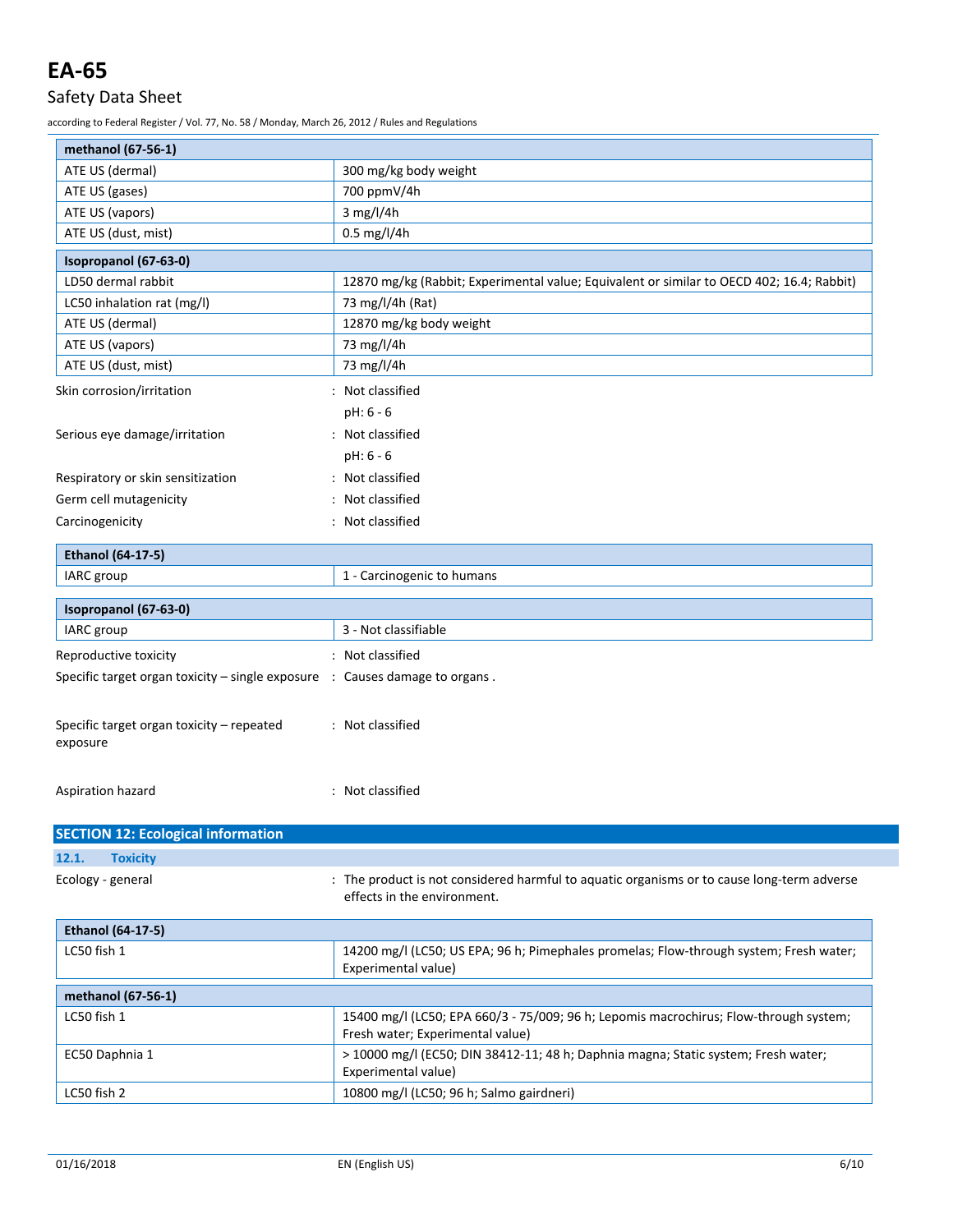# Safety Data Sheet

according to Federal Register / Vol. 77, No. 58 / Monday, March 26, 2012 / Rules and Regulations

## **Isopropanol (67-63-0)**

| <b>ISOPropanol (67-63-0)</b> |                                                                                                                                            |
|------------------------------|--------------------------------------------------------------------------------------------------------------------------------------------|
| LC50 fish 2                  | 9640 mg/l (LC50; OECD 203: Fish, Acute Toxicity Test; 96 h; Pimephales promelas; Flow-<br>through system; Fresh water; Experimental value) |
| EC50 Daphnia 2               | 13299 mg/l (EC50; Other; 48 h; Daphnia magna)                                                                                              |
| Threshold limit algae 1      | > 1000 mg/l (EC50; UBA; 72 h; Scenedesmus subspicatus)                                                                                     |

### **12.2. Persistence and degradability**

| <b>Ethanol (64-17-5)</b>        |                                                                                                                                                                            |  |  |  |
|---------------------------------|----------------------------------------------------------------------------------------------------------------------------------------------------------------------------|--|--|--|
| Persistence and degradability   | Readily biodegradable in water. Biodegradable in the soil. Highly mobile in soil.                                                                                          |  |  |  |
| Biochemical oxygen demand (BOD) | 0.8 - 0.967 g $O_2/g$ substance                                                                                                                                            |  |  |  |
| Chemical oxygen demand (COD)    | 1.7 $g O2/g$ substance                                                                                                                                                     |  |  |  |
| ThOD                            | 2.1 g $O_2/g$ substance                                                                                                                                                    |  |  |  |
| BOD (% of ThOD)                 | 0.43                                                                                                                                                                       |  |  |  |
| methanol (67-56-1)              |                                                                                                                                                                            |  |  |  |
| Persistence and degradability   | Readily biodegradable in water. Biodegradable in the soil. Highly mobile in soil.                                                                                          |  |  |  |
| Biochemical oxygen demand (BOD) | $0.6 - 1.12$ g O <sub>2</sub> /g substance                                                                                                                                 |  |  |  |
| Chemical oxygen demand (COD)    | 1.42 g $O2/g$ substance                                                                                                                                                    |  |  |  |
| ThOD                            | 1.5 g $O_2/g$ substance                                                                                                                                                    |  |  |  |
| BOD (% of ThOD)                 | 0.8 (Literature study)                                                                                                                                                     |  |  |  |
| Isopropanol (67-63-0)           |                                                                                                                                                                            |  |  |  |
| Persistence and degradability   | Readily biodegradable in water. Biodegradable in the soil. Biodegradable in the soil under<br>anaerobic conditions. No (test) data on mobility of the substance available. |  |  |  |
| Biochemical oxygen demand (BOD) | 1.19 g $O2/g$ substance                                                                                                                                                    |  |  |  |
| Chemical oxygen demand (COD)    | 2.23 g $O2/g$ substance                                                                                                                                                    |  |  |  |
| ThOD                            | 2.4 g $O_2/g$ substance                                                                                                                                                    |  |  |  |

### **12.3. Bioaccumulative potential**

| <b>Ethanol (64-17-5)</b>  |                                                                                |  |  |
|---------------------------|--------------------------------------------------------------------------------|--|--|
| BCF fish 1                | 1 (BCF; Other; 72 h; Cyprinus carpio; Static system; Fresh water; Read-across) |  |  |
| Log Pow                   | -0.31 (Experimental value)                                                     |  |  |
| Bioaccumulative potential | Low potential for bioaccumulation (Log Kow < 4).                               |  |  |
| methanol (67-56-1)        |                                                                                |  |  |
| BCF fish 1                | < 10 (BCF; 72 h; Leuciscus idus)                                               |  |  |
| Log Pow                   | -0.77 (Experimental value; Other)                                              |  |  |
| Bioaccumulative potential | Low potential for bioaccumulation (BCF $<$ 500).                               |  |  |
| Isopropanol (67-63-0)     |                                                                                |  |  |
| Log Pow                   | 0.05 (Weight of evidence approach; Other; 25 °C)                               |  |  |
| Bioaccumulative potential | Low potential for bioaccumulation (Log Kow $<$ 4).                             |  |  |

## **12.4. Mobility in soil**

| <b>Ethanol (64-17-5)</b> |                                          |  |  |
|--------------------------|------------------------------------------|--|--|
| Surface tension          | $0.022$ N/m (20 °C)                      |  |  |
| Log Koc                  | Koc, PCKOCWIN v1.66; 1; Read-across      |  |  |
| methanol (67-56-1)       |                                          |  |  |
| Surface tension          | $0.023$ N/m (20 °C)                      |  |  |
| Log Koc                  | Koc, PCKOCWIN v1.66; 1; Calculated value |  |  |

٦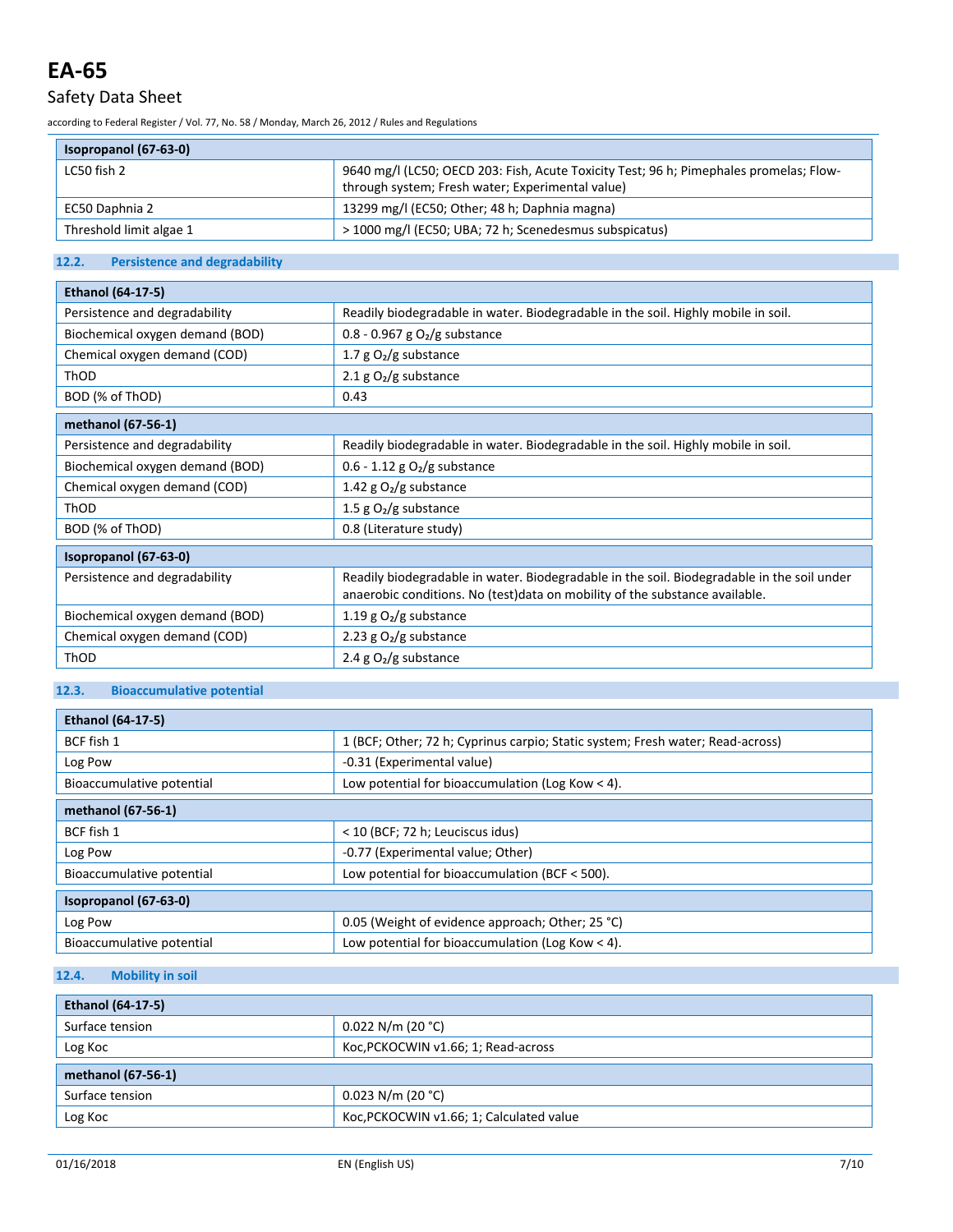# Safety Data Sheet

according to Federal Register / Vol. 77, No. 58 / Monday, March 26, 2012 / Rules and Regulations

| $(67-63-0)$ |                                          |
|-------------|------------------------------------------|
| tension     | 12F.9C<br>$\sim$ $\sim$<br>N/m<br>◡<br>. |

**12.5. Other adverse effects**

No additional information available

| <b>SECTION 13: Disposal considerations</b>                          |                                                                                               |  |  |  |
|---------------------------------------------------------------------|-----------------------------------------------------------------------------------------------|--|--|--|
| <b>Disposal methods</b><br>13.1.                                    |                                                                                               |  |  |  |
| Waste treatment methods                                             | : Dispose of contents/container in accordance with licensed collector's sorting instructions. |  |  |  |
| <b>SECTION 14: Transport information</b>                            |                                                                                               |  |  |  |
| <b>Department of Transportation (DOT)</b><br>In accordance with DOT |                                                                                               |  |  |  |
| Transport document description                                      | : UN1987 Alcohols, n.o.s. (Ethanol, Methanol), 3, II                                          |  |  |  |
| UN-No.(DOT)                                                         | : UN1987                                                                                      |  |  |  |
| Proper Shipping Name (DOT)                                          | : Alcohols, n.o.s.                                                                            |  |  |  |
|                                                                     | Ethanol, Methanol                                                                             |  |  |  |
| Class (DOT)                                                         | : 3 - Class 3 - Flammable and combustible liquid 49 CFR 173.120                               |  |  |  |
| Packing group (DOT)                                                 | : II - Medium Danger                                                                          |  |  |  |
| Hazard labels (DOT)                                                 | : 3 - Flammable liquid                                                                        |  |  |  |
|                                                                     | LAMMABLE LIQU                                                                                 |  |  |  |
| DOT Quantity Limitations Passenger<br>aircraft/rail (49 CFR 173.27) | : 5L                                                                                          |  |  |  |
| DOT Quantity Limitations Cargo aircraft only<br>(49 CFR 175.75)     | :60L                                                                                          |  |  |  |
| Other information                                                   | : No supplementary information available                                                      |  |  |  |
| <b>Transport by sea</b>                                             |                                                                                               |  |  |  |
| Transport document description (IMDG)                               | : UN 1987 ALCOHOLS, N.O.S. (Ethanol, Methanol), 3, II                                         |  |  |  |
| UN-No. (IMDG)                                                       | : 1987                                                                                        |  |  |  |
| Proper Shipping Name (IMDG)                                         | : ALCOHOLS, N.O.S.                                                                            |  |  |  |
| Class (IMDG)                                                        | : 3 - Flammable liquids                                                                       |  |  |  |
| Packing group (IMDG)                                                | : II - substances presenting medium danger                                                    |  |  |  |
| Limited quantities (IMDG)                                           | : 1L                                                                                          |  |  |  |
| <b>Air transport</b>                                                |                                                                                               |  |  |  |
| Transport document description (IATA)                               | : UN 1987 Alcohols, n.o.s. (Ethanol, Methanol), 3, II                                         |  |  |  |
| UN-No. (IATA)                                                       | : 1987                                                                                        |  |  |  |
| Proper Shipping Name (IATA)                                         | : Alcohols, n.o.s.                                                                            |  |  |  |
| Class (IATA)                                                        | : 3 - Flammable Liquids                                                                       |  |  |  |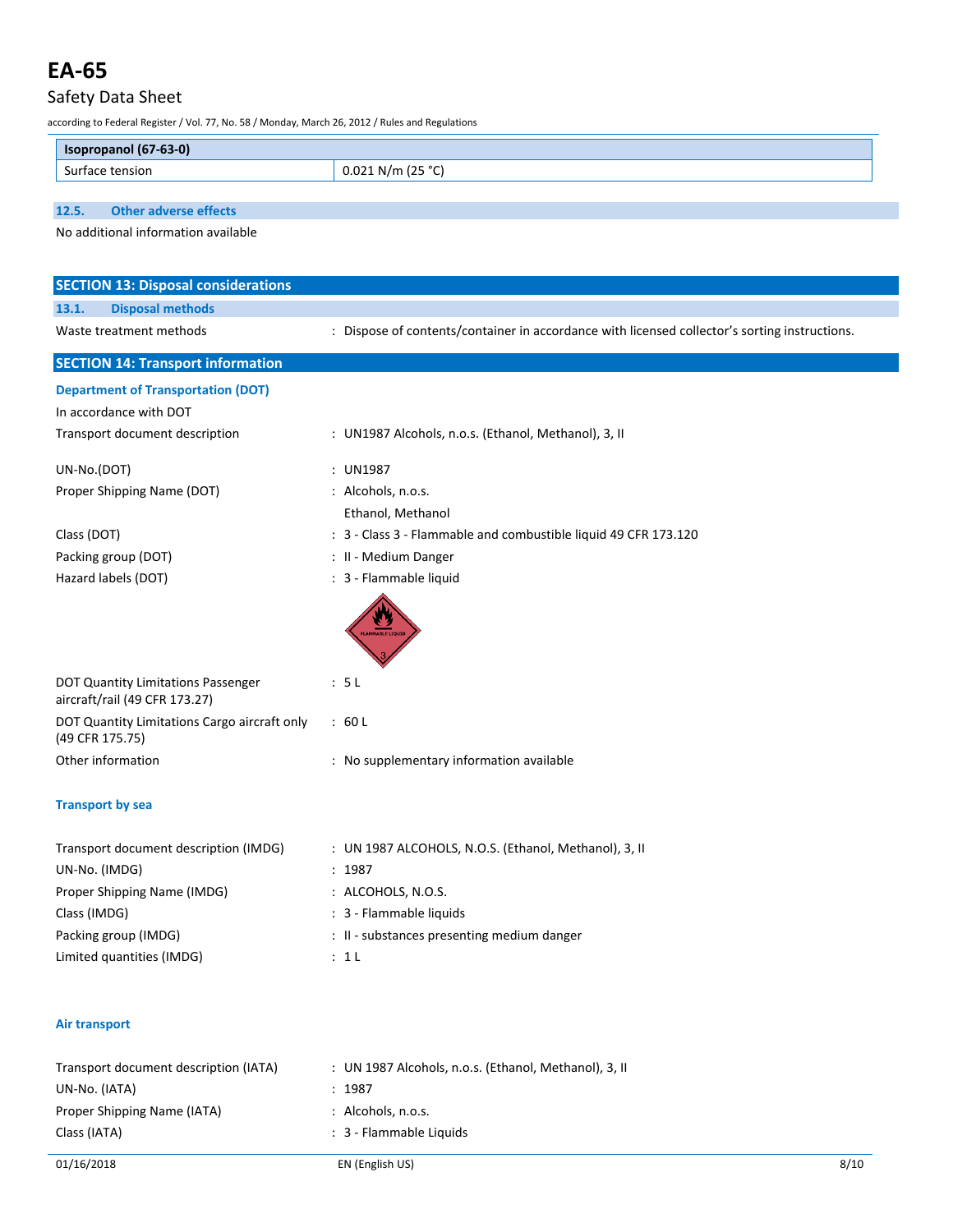# Safety Data Sheet

according to Federal Register / Vol. 77, No. 58 / Monday, March 26, 2012 / Rules and Regulations

Packing group (IATA)  $\qquad \qquad$  : II - Medium Danger

### **SECTION 15: Regulatory information**

### **15.1. US Federal regulations**

| <b>Ethanol (64-17-5)</b>                                                                                                                         |         |  |
|--------------------------------------------------------------------------------------------------------------------------------------------------|---------|--|
| Listed on the United States TSCA (Toxic Substances Control Act) inventory                                                                        |         |  |
| methanol (67-56-1)                                                                                                                               |         |  |
| Listed on the United States TSCA (Toxic Substances Control Act) inventory<br>Subject to reporting requirements of United States SARA Section 313 |         |  |
| CERCLA RO                                                                                                                                        | 5000 lb |  |
| Isopropanol (67-63-0)                                                                                                                            |         |  |
| Listed on the United States TSCA (Toxic Substances Control Act) inventory<br>Subject to reporting requirements of United States SARA Section 313 |         |  |

### **15.2. International regulations**

#### **CANADA**

| <b>Ethanol (64-17-5)</b>                              |  |  |
|-------------------------------------------------------|--|--|
| Listed on the Canadian DSL (Domestic Substances List) |  |  |
| methanol (67-56-1)                                    |  |  |
| Listed on the Canadian DSL (Domestic Substances List) |  |  |
| Isopropanol (67-63-0)                                 |  |  |
| Listed on the Canadian DSL (Domestic Substances List) |  |  |

#### **EU-Regulations**

No additional information available

### **National regulations**

| <b>Ethanol (64-17-5)</b>                                     |  |  |
|--------------------------------------------------------------|--|--|
| Listed on IARC (International Agency for Research on Cancer) |  |  |
|                                                              |  |  |
| methanol (67-56-1)                                           |  |  |

### **15.3. US State regulations**

| methanol (67-56-1)  |                        |                         |                         |                     |
|---------------------|------------------------|-------------------------|-------------------------|---------------------|
| U.S. - California - | U.S. - California -    | U.S. - California -     | U.S. - California -     | No significant risk |
| Proposition 65 -    | Proposition 65 -       | Proposition 65 -        | Proposition 65 -        | level (NSRL)        |
| Carcinogens List    | Developmental Toxicity | Reproductive Toxicity - | Reproductive Toxicity - |                     |
|                     |                        | Female                  | Male                    |                     |
| No                  | Yes                    | No                      | No                      |                     |

### **Ethanol (64-17-5)**

U.S. - New Jersey - Right to Know Hazardous Substance List